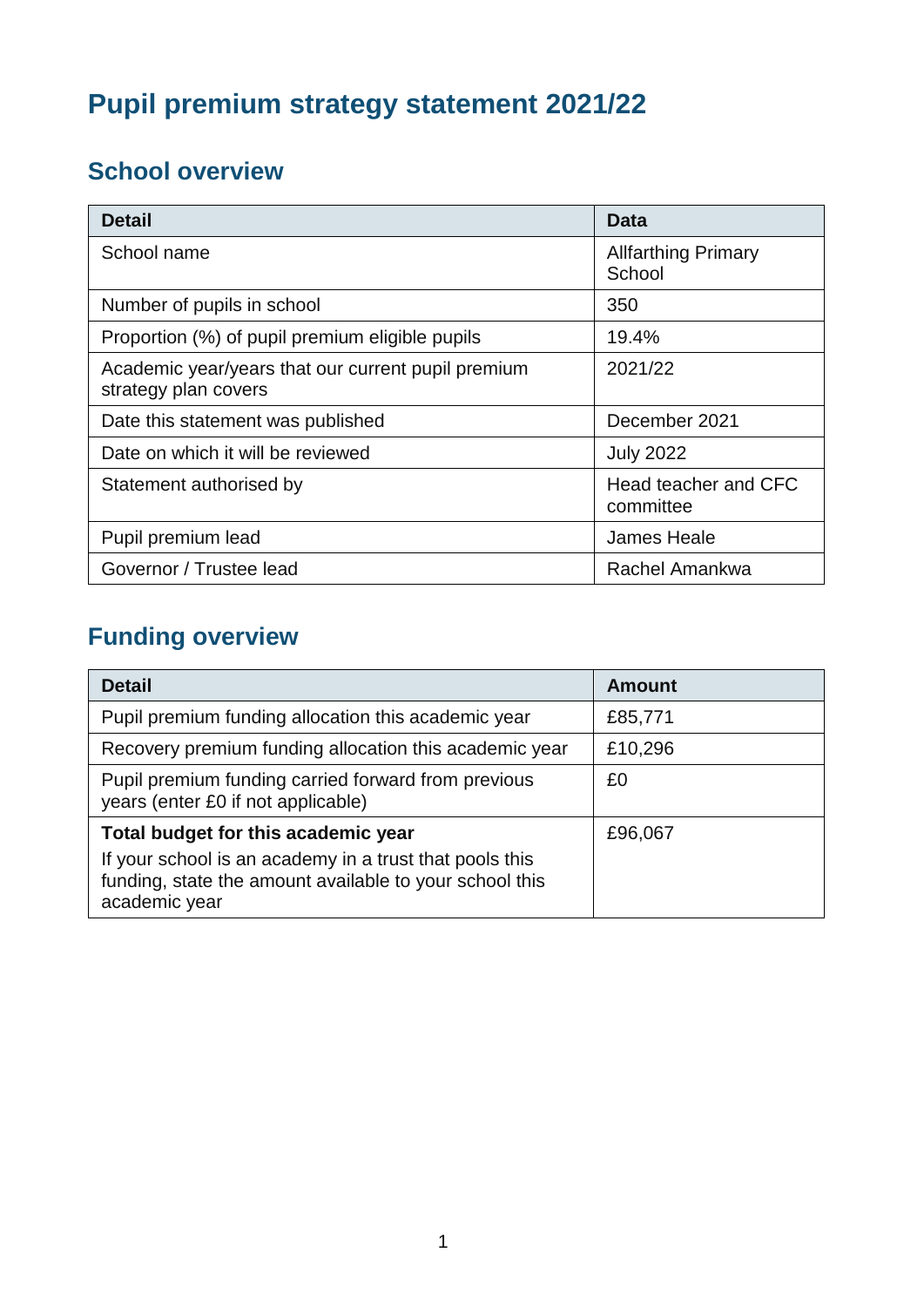# **Part A: Pupil premium strategy plan**

## **Statement of intent**

Our objectives in our use of Pupil Premium funding is to increase the wellbeing, mental health, progress, attainment and enjoyment of school life of all of these children, even if they are already performing above national expectations. We also focus on supporting children outside the school setting by sourcing afterschool and holiday opportunities, utilising our local support networks and Wandsworth Early Help team.

New students who are Pupil Premium, will spend an afternoon with one of our Pupil Premium support adult, where we do a baseline assessment, check in on the children's wellbeing as well as how they are settling in. This member of staff will also do spot checks on the child for their first month in the school to check on how they have settled in and their wellbeing.

Outside of the planned expenditure below we also meet pupil premium parents once a year to discuss their children and also get a better understanding of how we can better support them and their children. We have funds set aside by our PTA to support special circumstances that arise so we can be agile in the support we offer families. As a school we loan laptops to families in need and make sure that during each pupil progress meeting all pupil premium children in each class are discussed. As a school we make sure that our SLT are visible and accessible at the beginning and end of the school day and if there is another lockdown all pupil premium families will be contacted every two weeks by a member of staff to check in and see what support we could offer.

## **Challenges**

This details the key challenges to achievement that we have identified among our disadvantaged pupils.

| <b>Challenge</b><br>number | Detail of challenge                                                                                                       |
|----------------------------|---------------------------------------------------------------------------------------------------------------------------|
|                            | There is typically high mobility in our PP children; they arrive later in<br>KS1 or KS2 and rapid acceleration is needed. |
|                            | Increase in PP children with EAL joining the school                                                                       |
| 3                          | Prior attainment tends to be 'low' and many have SEN needs.                                                               |
|                            | Low self-esteem with others and their own learning.                                                                       |
| 5                          | Poor mental health and anxiety                                                                                            |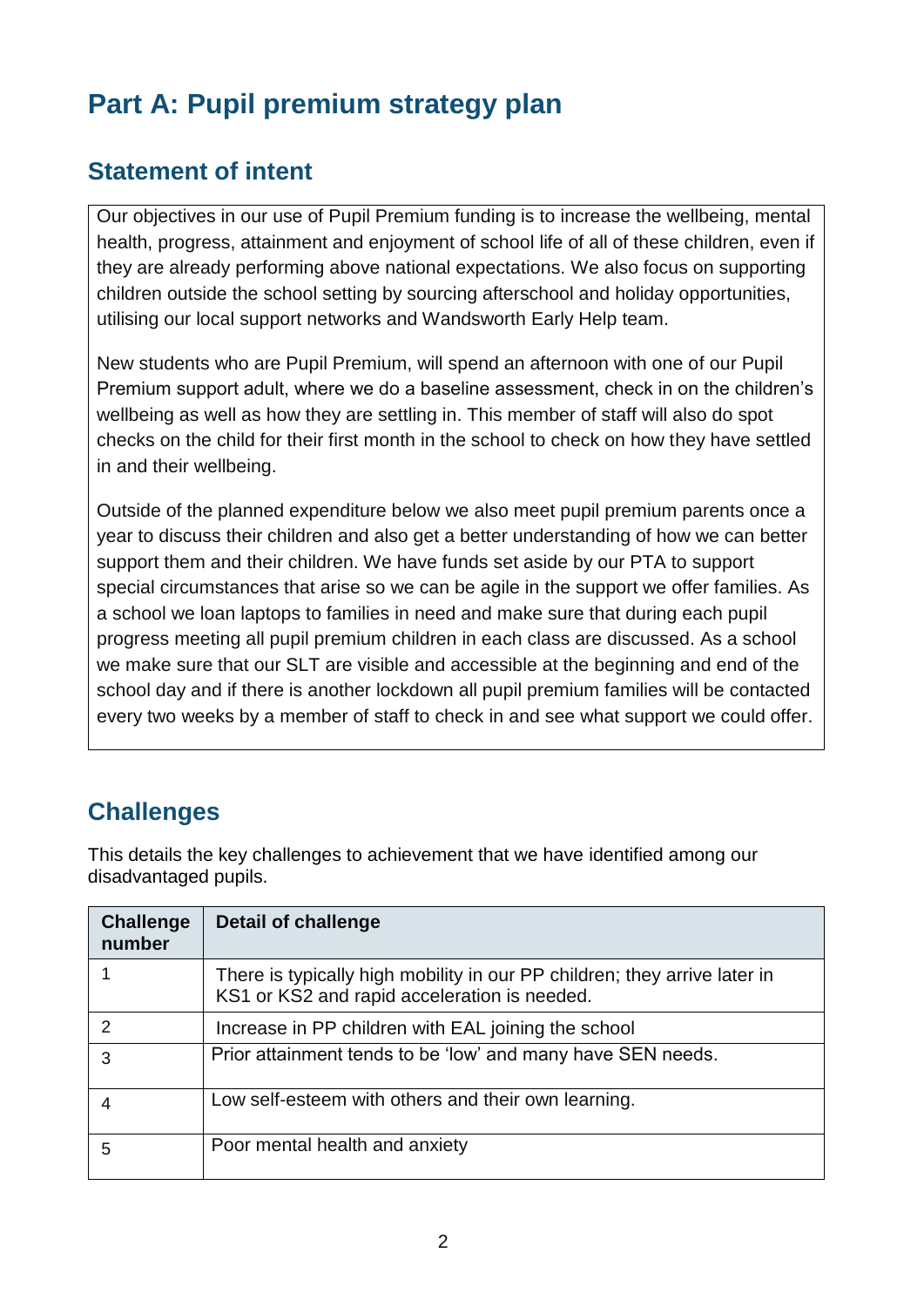## **Intended outcomes**

This explains the outcomes we are aiming for **by the end of our current strategy plan**, and how we will measure whether they have been achieved.

| <b>Intended outcome</b>                                  | <b>Success criteria</b>                                                                                         |
|----------------------------------------------------------|-----------------------------------------------------------------------------------------------------------------|
| Increase in PP attainment                                | Increase in % of PP children at expected<br>and greater depth compared to the previous<br>year groups data.     |
| Increase in PP progress                                  | Pp children to have made accelerated<br>progress over the year based on their NFER<br>scores.                   |
| Increase in PP children's mental health and<br>wellbeing | Children to score higher in the school<br>surveys on the wellbeing questions<br>compared to last years results. |

## **Activity in this academic year**

This details how we intend to spend our pupil premium (and recovery premium funding) **this academic year** to address the challenges listed above.

#### **Teaching (for example, CPD, recruitment and retention)**

Budgeted cost: £ *£5000*

| <b>Activity</b>                                   | <b>Evidence that supports this</b><br>approach                                        | <b>Challenge</b><br>number(s)<br>addressed |
|---------------------------------------------------|---------------------------------------------------------------------------------------|--------------------------------------------|
| Enhanced mastery<br>opportunities for<br>children | Children need opportunities across<br>the curriculum to fully embed their<br>learning | 1,3                                        |

#### **Targeted academic support (for example, tutoring, one-to-one support structured interventions)**

Budgeted cost: £ *65,000*

| <b>Activity</b>                                                                          | <b>Evidence that supports this</b><br>approach                                                                                                | <b>Challenge</b><br>number(s)<br>addressed |
|------------------------------------------------------------------------------------------|-----------------------------------------------------------------------------------------------------------------------------------------------|--------------------------------------------|
| Implementation of<br>Action Tutoring for<br>year 6 and the<br><b>Chandran Foundation</b> | Assessment data showed individual<br>pupils making slower progress.<br><b>Evidence from Action Tutoring</b><br>shows that effective; targeted | 1,3                                        |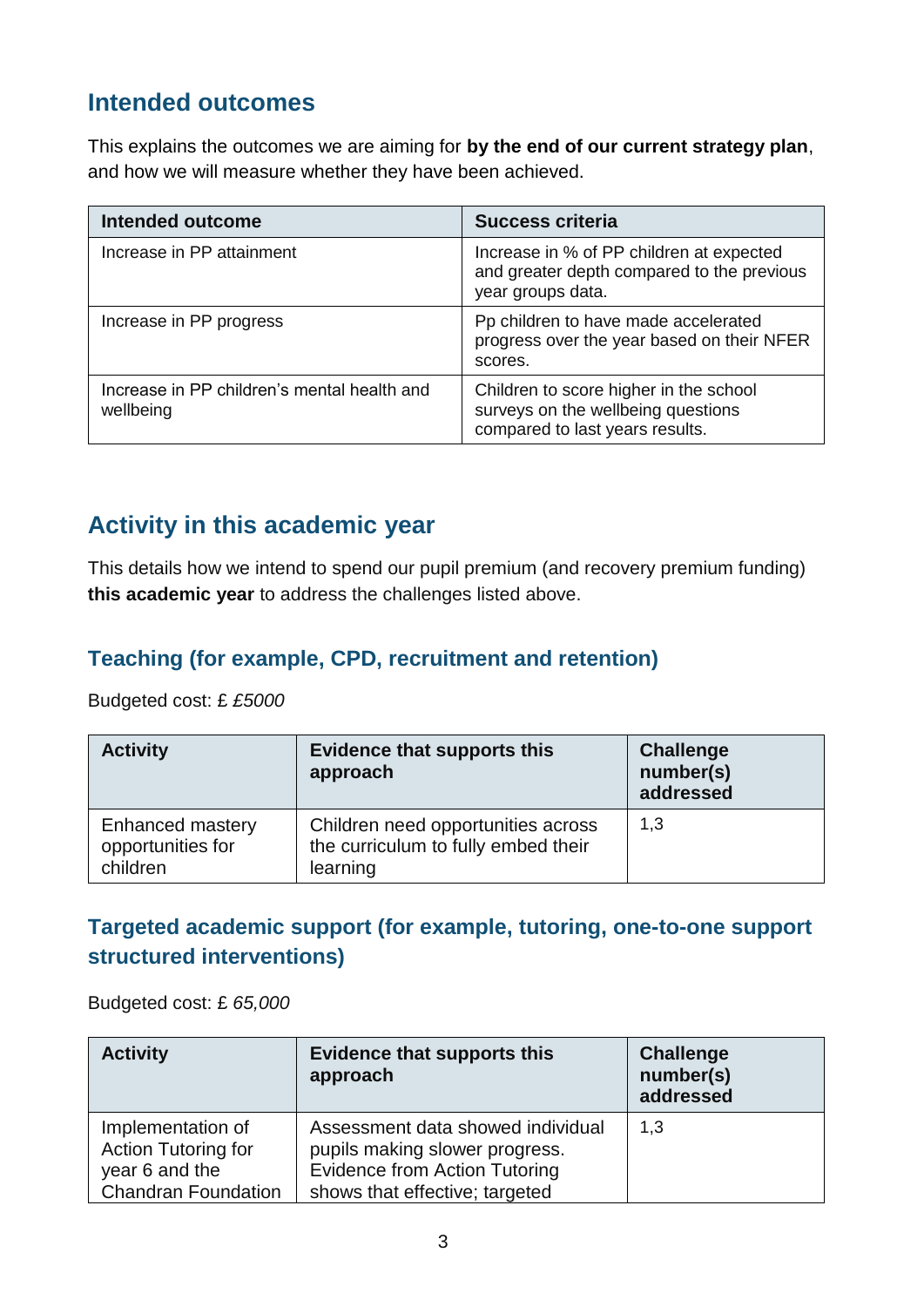| for year 5 for weekly<br>after school tutoring<br>for all PP children.                                                                                                                                                                                   | tutoring can help close the<br>attainment gap.                                                                                                                                               |         |
|----------------------------------------------------------------------------------------------------------------------------------------------------------------------------------------------------------------------------------------------------------|----------------------------------------------------------------------------------------------------------------------------------------------------------------------------------------------|---------|
| <b>Release of Maths SL</b><br>$(1 \times \frac{1}{2}$ day pw) to give<br>high quality support to<br>targeted KS2 pupils<br>and providing training<br>and support for<br>teachers and TAs                                                                 | Assessment data identified pupils<br>whose progress was slower than<br>average. It was agreed that these<br>pupils and members of staff would<br>benefit from the Maths SL's<br>expertise.   | 1,3     |
| <b>Release of English</b><br>SL $(1 \times \frac{1}{2}$ day pw) to<br>give high quality<br>support to targeted<br>KS2 pupils and<br>providing training and<br>support for teachers<br>and TAs.                                                           | Assessment data identified pupils<br>whose progress was slower than<br>average. It was agreed that these<br>pupils and members of staff would<br>benefit from the English SL's<br>expertise. | 1,3     |
| 1 teacher for 2 day a<br>week and one<br>teacher for 1 morning<br>a week to support in<br>class and<br>interventions outside<br>of class, 1 TA full time<br>an done TA 5<br>afternoons a week,<br>dedicated to PP<br>children across the<br>year groups. | KS2 have a very large PP cohort<br>compared to the school                                                                                                                                    | 1,3     |
| Implementation and<br>training of an EAL<br>course in school                                                                                                                                                                                             | A rising number of PP children<br>attending the school has EAL                                                                                                                               | 1, 2, 4 |

## **Wider strategies (for example, related to attendance, behaviour, wellbeing)**

#### Budgeted cost: £ *£20,000*

| <b>Activity</b>                                                                                                                       | <b>Evidence that supports this</b><br>approach                                                                                           | <b>Challenge</b><br>number(s)<br>addressed |
|---------------------------------------------------------------------------------------------------------------------------------------|------------------------------------------------------------------------------------------------------------------------------------------|--------------------------------------------|
| Targeted small group<br>and individual<br>sessions to include<br>Emotional literacy,<br>team building, zones<br>of regulation and OT. | Evidence showed specific skills<br>needed building. Increase in<br>friendship issues in the playground<br>since returning from lockdown. | 4,5                                        |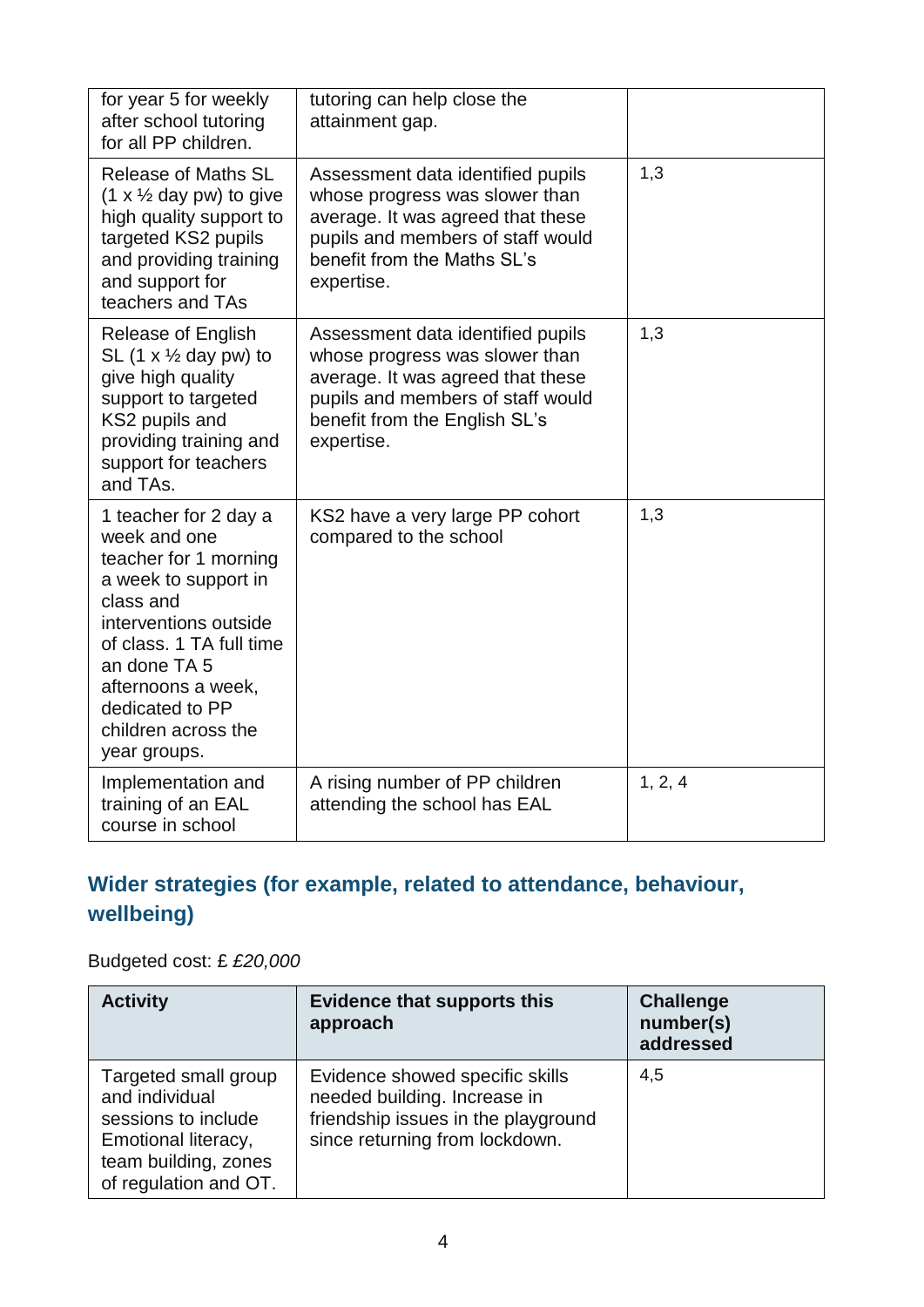| Subsidise Y4 Golden<br>Hinde (1 night), Y5<br>Wildchild (1 night)<br>and Y6 PGL (4<br>nights). (look to<br>increase % moving<br>forward) | Some PP children would not attend<br>these trips unless the reduction was<br>given/% of PP children not attending<br>residential trips is high. | 5 |
|------------------------------------------------------------------------------------------------------------------------------------------|-------------------------------------------------------------------------------------------------------------------------------------------------|---|
| Subsidise<br>instrumental lessons                                                                                                        | More PP children should be given<br>the opportunity to access and attend<br>music lessons.                                                      | 5 |
| Subsidise school<br>clubs                                                                                                                | Some PP children would not attend<br>clubs unless there was a significant<br>reduction-both internal and external                               | 5 |
| Ensure PP children<br>have exposure to a<br>wide variety of<br>trips/competitions.                                                       | Ensure PP children have a wide<br>experience of different opportunities                                                                         | 5 |
| Use money to<br>subsidise Place 2Be<br>(35% of total                                                                                     | Well used resource throughout the<br>school that provides support for PP<br>and other children                                                  | 5 |
| Two PP specific<br>sessions linked to<br>teambuilding.                                                                                   | Some PP do not have the<br>opportunity to attend a forest school<br>setting and, helps building resilience<br>and teambuilding.                 | 5 |

**Total budgeted cost: £** *90,000 plus £6000 (contingencies: in year admissions etc)*